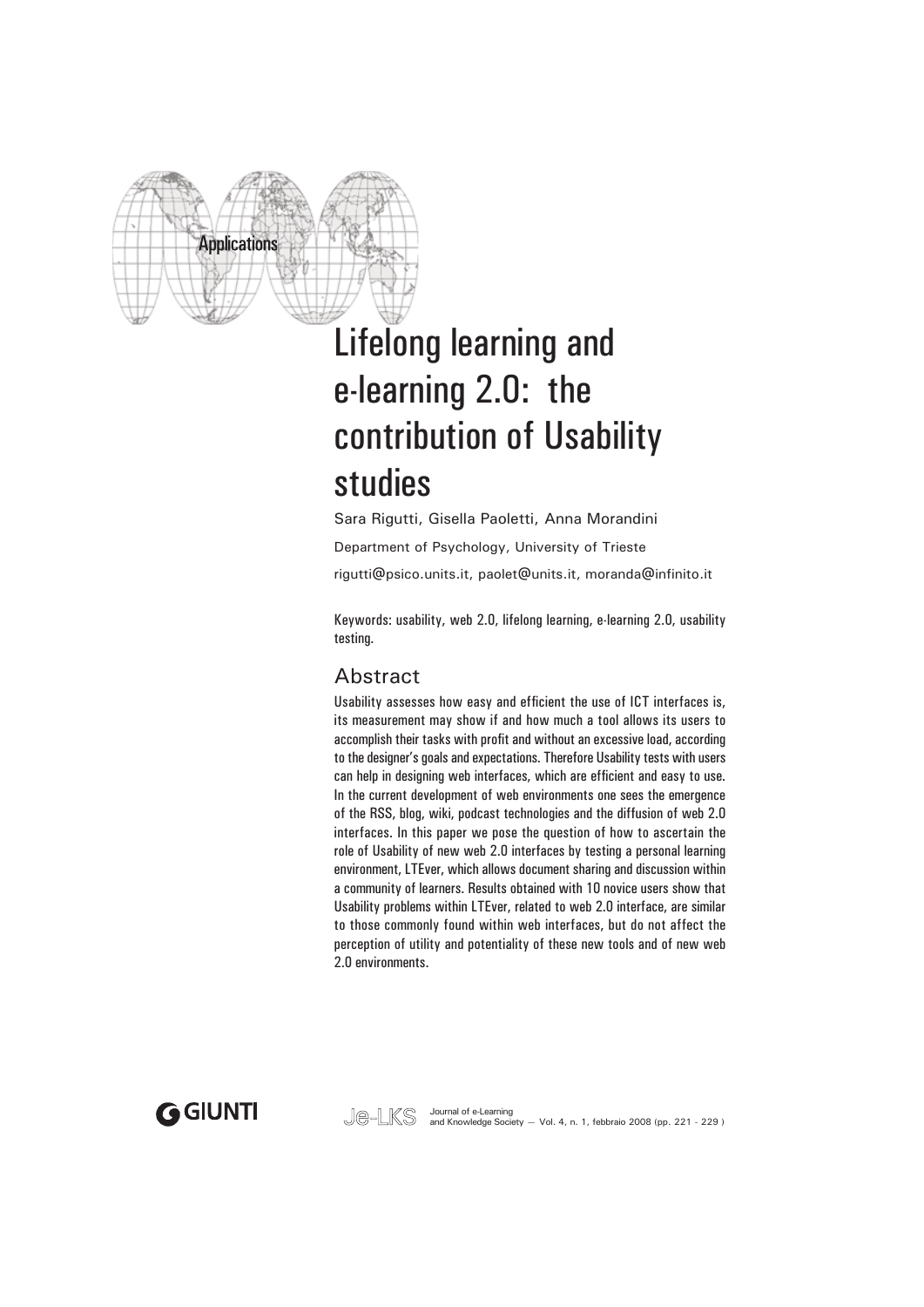#### 1 E-learning 2.0 and lifelong learning

It is expected that in Schools and Universities will soon appear students belonging to the *net generation.* That is, students who will not need instructions to be able to find a paper in the internet, to use software for document sharing or for communication and discussion with their peers or with teachers.

As they will be expert in navigating and in using social software tools they will profit of the new media so to reshape the old tasks (writing, expressing, and finding) in new exploratory learning situations.

They are coming, even if the majority of present students and users are not yet able to use the new technology with confidence.

Furthermore, the portion of population which cannot use the new technology is decreasing. Soon we will have a population of less young users who have acquired in the past the ability to use the computer, who use it daily with an expert approach, who browse confidently to find information and can use complex systems. These are new users, who are autonomous, motivated and responsible. And demanding, because learning is only one of the sides of their life, one of the activities they have to accomplish, and often it is not the most important. They have to race with other responsibilities: work, family.

Therefore, even if they appreciate the new teaching and learning tools, they want to be sure of their advantages. They can discard these tools and replace them with others which allow accomplishing similar activities with a lower effort, in a shorter learning time. These are the reasons why it is advisable to keep in mind that a tool may be difficult to use, that in some respects it may be not completely satisfactory, that it can be improved so to make its use easy and pleasant.

We shall list some criteria for the evaluation of software, starting from a more general inventory, which define some of the macro-areas to be examined. Then we will describe the criteria which belong to Usability studies, which will be used to analyse a specific personal learning environment: *LTEver*. This is a community for educators, students, researchers and guests who ask for an environment which allow sharing and collaborating in a permanent way.

#### 1.1 Criteria for the evaluation of social software

In a recent paper Giacoma (2007) suggests some criteria for the evaluation of social software that might be useful to detect some of their weaknesses.

The first of these criteria asks to assess whether the program satisfies a "primary" need of the users, that is if it carries out a task useful for the user: the need for collaborative writing will give form to a *wiki*, the need to write documents will give rise to a word-processor, the correspondence between need and function will favour use and diffusion of the program.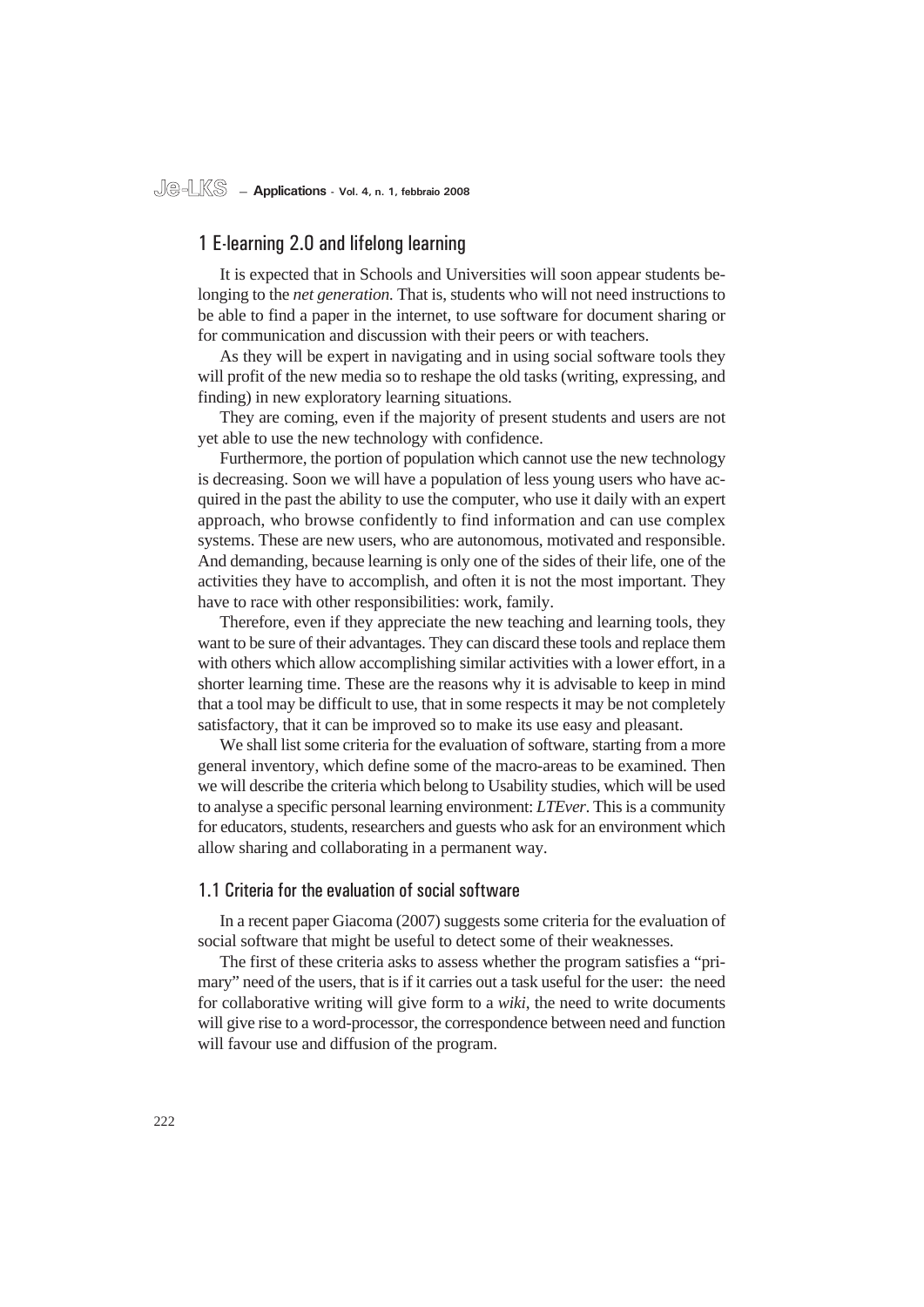In the second place, there is the need to assess if the program can easily fit in the flow of the necessary daily activities of the user, or else, if it interferes with them. A program may allow performing an important activity, or it can be so friendly that it doesn't interfere with other tasks, or it may be tied with other more relevant activities and be processed by "contiguity". Those who use *Myspace* or *igoogle* may give such a relevance to those virtual spaces that they frequent them more than once a day; a similar fate can concern also a personal learning environment like *LTEver*.

Finally, it worth considering whether the program takes into consideration affective, social, emotional needs of the individual, and between these curiosity and aggregation needs. If yes, it is very likely that a sort of "addiction" will take place, which will lead to an extended attendance.

A program will have high chances to be used only if: a) it will allow performing useful tasks, b) it doesn't interfere too much with other daily activities, c) it creates the need to be used, to contact one own community, otherwise it will be easily replaced by programs better suited according to these criteria.

To these general criteria it is useful to add those indicated by Web and Software Usability studies. These studies investigate if a user succeeds in performing the activities implemented by designers, with ease and satisfaction. These are factors which can contribute to fidelity to and dissemination of a certain software or web site, or else if lacking, may cause their decay and dropping out.

#### 2 Usability value into web interfaces vs. web 2.0 interfaces

The quality of a computer product is usually defined as usability. Usability is "the capability to be used by humans easily and effectively" (Shackel, 1991, p. 24); and "the effectiveness, efficiency, and satisfaction with which specified users can achieve goal in particular environments" (ISO, 1998, p.2) Within the area of Human-Computer Interaction (HCI), usability is one of the most investigated aspects of computer systems, since usable systems allow to shorten the distance between technology and humans (Hornbaeck, 2006).

The transfer of HCI knowledge to the web-based technologies led to the development of fundamental principles, methods and hints to improve the quality of the web environment. In order to facilitate the access and the navigation, the web interfaces should provide a user-friendly context that does not cause interaction troubles and idiosyncrasies (Gerbino & Rigutti, 2000). If a web site does not allow getting information in a simple and immediate way, to clearly predict the position of the link-buttons, or to use the available resources without uncertainties or doubts, this may cause confusion or frustration in the user or strain his patience. One can state that the usability of web interfaces has a fundamental value since that the user tests the web site's usability before performing any action (like a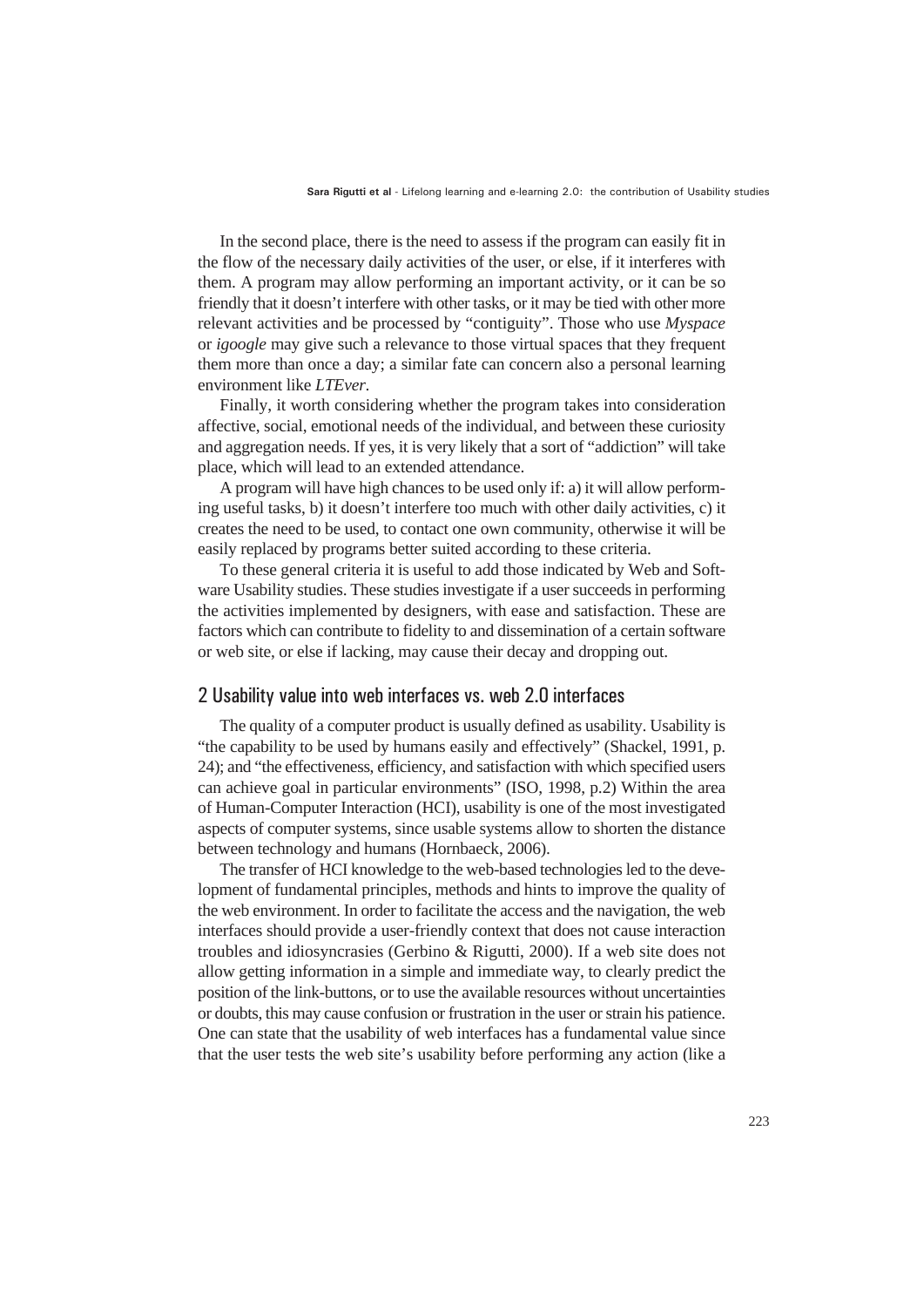#### **Je-LKS — Applications - Vol. 4, n. 1, febbraio 2008**

business transaction, file downloading, using any service or joining a mailing list). This marks a difference with software packages, which usually are first bought by customers and, only afterwards, tested (Nielsen, 1999).

An Internet user has more power than a shop customer; he can test and use a web interface before deciding for a long-term use. He shall be more selective, in choosing, among similar service offers, the web sites that guarantee an easy interaction.

Within such an environment, which provides the users with a potentially unlimited freedom of choice, the growing availability of web 2.0 tools has recently determined the development of tools characterized by their social dimension (social networks).

The new opportunities of use, production, diffusion and sharing of web 2.0 contents is changing the user from being a passive watcher into an operative actor (within social environments and communities).

Contrary to standard web interfaces, web 2.0 interfaces are not an exclusive prerogative of computer scientists and web-developers, but can be handled by ordinary users/actors. In such an emerging form of Internet, the user/actor uses the web environment as a platform within a open access world based on online free software. *RSS* technologies, blogs, wiki, podcasts spread like wildfire. In January 2007, the 56% of Italian web users, (11 millions and 380 thousand people), has visited at least once a web 2.0 site (Nielsen//NetRatings).

The current issue of web 2.0 is the quality of the interaction in terms of the ease of use rather than in terms of contents produced by the user. Given that any user/system interaction can be supported by the design and development of userfriendly interfaces, we claim that the usability value is fundamental for this new collective modality of communication/action. A web 2.0 user should be offered usable tools to perform different types of actions (like publishing a *blog*, working with a *wiki*, accessing to a social network) without running into usage barriers nor needing a tiring adaptation to the system.

The power of web 2.0 stands on the promotion of the contents' sharing among users and the development of new forms of relationships and socialization. However, the potential of online collaboration-production-diffusion activities can be hindered by factors regarding the design of the user interface. The interface (Hammond, Barnard, Morton e Long, 1987) regardless of the interaction typology, being it mediated by web or web 2.0 technologies, should be both physically compatible, (with the characteristics of human perception and actions), and cognitively compatible (with the characteristics of human communication, memory and problem solving). Although this assumption is widely acknowledged, several web 2.0 sites do use excessive graphics, hindering usability and accessibility (Nielsen, 2007), and violate the most common rules of web design (Nielsen, 2005).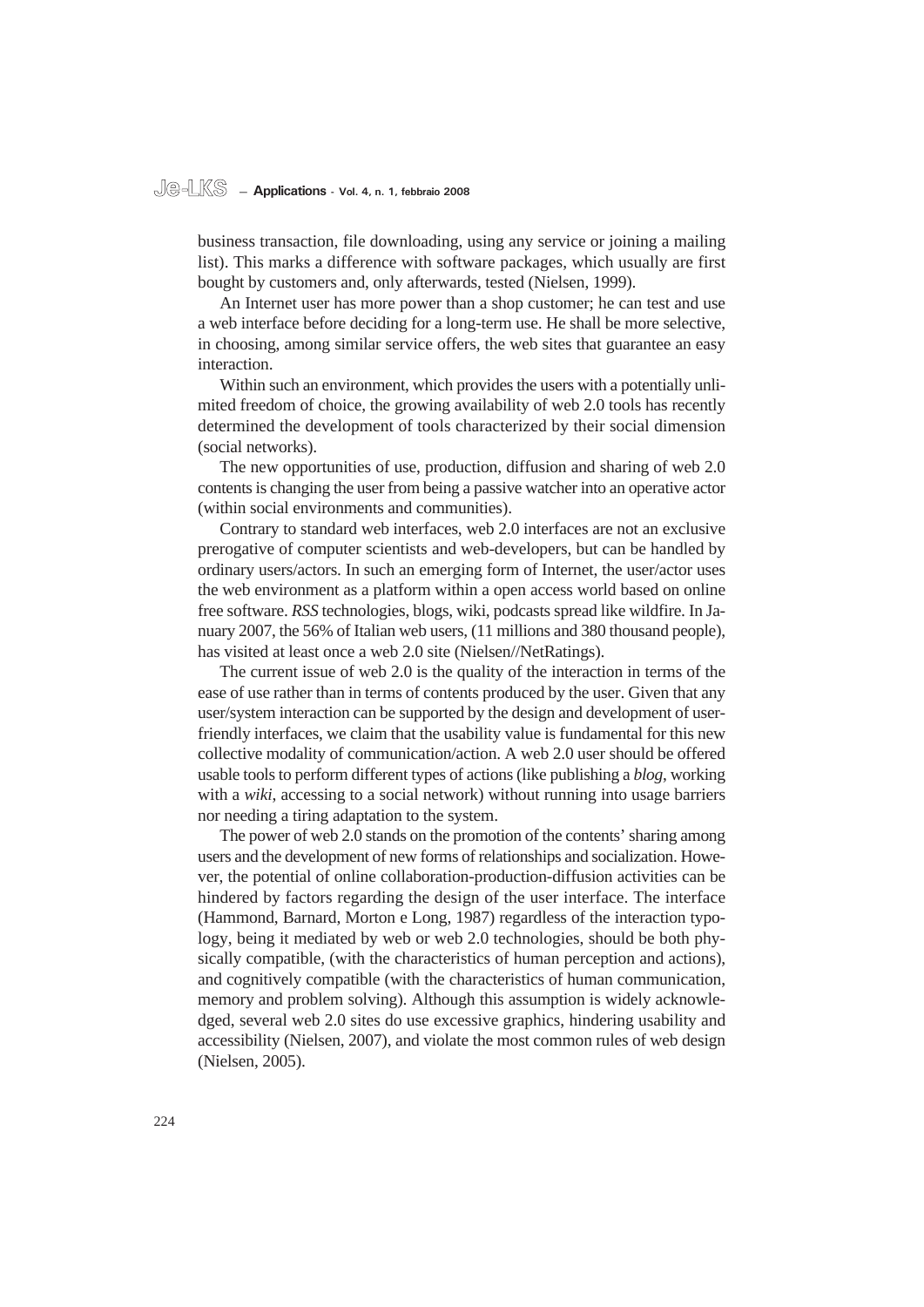### 3 LTEver: a web 2.0 usability study

It is largely agreed that, in order to better understand the web experience as a whole, we should study the users, identifying the usability requirements of the different solutions implemented by the interfaces. Starting from such an assumption, we conducted a usability testing of the *LTEver* platform.

*LTEver* (fig. 1) is a *learning landscape* of the LTE community (Laboratorio di Tecnologie dell'Educazione, University of Florence, Italy), that is a system of *social networking* based on tags. Users can make a personal blog, memorize RSS resources and use a file repository. *LTEver* is a participation environment that allows the development of communities and knowledge building. As such, this platform can be considered a tool for informal lifelong learning.



Fig.1: LTEver Homepage, web 2.0 platform

### 3.1 Method

Usability testing is based on a combination of empirical methods ranging from psycho-social to psychological techniques. The organization of a usability test requires the participants' selection, the presence of an experimenter, the identification of the user tasks. Tasks' selection is carried out considering specific problems that user might encounter while interacting with the system under examination (Nielsen, 1999). During the test execution, the experimenter observes how the participant solves the tasks and takes notes of the user actions, the buttons he used and the pages he visited. The analysis of the cognitive processes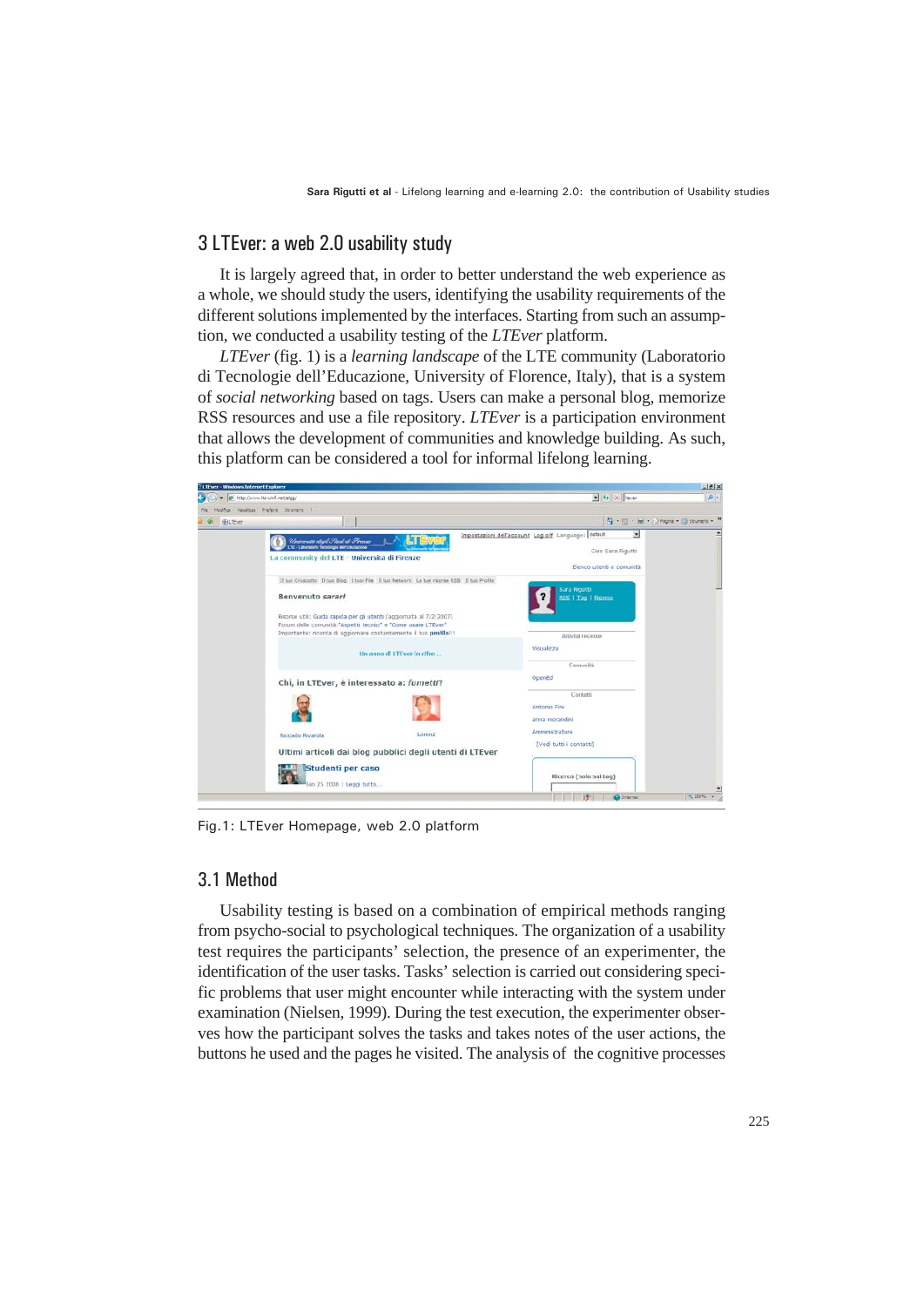#### **Je-LKS — Applications - Vol. 4, n. 1, febbraio 2008**

underlying the interaction is performed by the *thinking-aloud* technique (Ericsson & Simon, 1984). Users are asked to verbalize all their behaviors during the test. The experimental sessions are recorded and submitted to protocols analysis. The main advantage, specific of such a technique, is that it allows for collecting qualitative measures of problem-solving strategies, of the interface capability to enable the target achievement and of user satisfaction.

#### 3.2 Research plan

Our *LTEver* usability test was run, according to the rules developed in the relevant literature (Nielsen e Landauer, 1993), with ten participants, who have never visited the platform before. They were administered a paper presentation of the research and an auto-evaluation questionnaire on web 2.0 usage. Next, they were asked to perform with *LTEver* three specific tasks: (1) to build a *blog*, (2) to search for documents about "e-learning", (3) to join a community.

The experimental session was followed by an interview on web 2.0. Results shall be reported in terms of "usability problems" so to emphasize the aspects of the platform that need to be reconsidered in order to reduce the impact of the design errors of the interface. Only those usability problems that have been reported by the majority of our participants hall be discussed

#### 3.3 Results

The observed participants/*LTEver* interaction has revealed different usability problems as related to the navigability, the efficiency, the easy to learn and remember the investigated system. However, all observed *LTEver* usability problems can be ascribed to design obstructions of the interface. None of the participants expressed negative opinions about *social networking* as well as about the opportunities of a collaborative online space such as a participation knowledge building web environment. These social aspects, that are a prerogative of web 2.0, were explicitly accounted for as the intrinsic value of the examined system. The positive attitude of participants for web 2.0 tools (blogs and forums) was corroborated by the interview's data, where they generally reported appreciation of the active role and the utility of these tools in the academic and didactic world.

With regards to *LTEver*, participants referred that the use of the platform was not easy to comprehend but required a phase of learning. Interviews' data showed that the *LTEver* tools were perceived as adequate and sufficient.

#### *3.3.1 Navigability*

The tests showed some gaps in the *LTEver* navigation system. The lack of links' predictability, the lack of buttons to perform basic actions (i.e., "back to the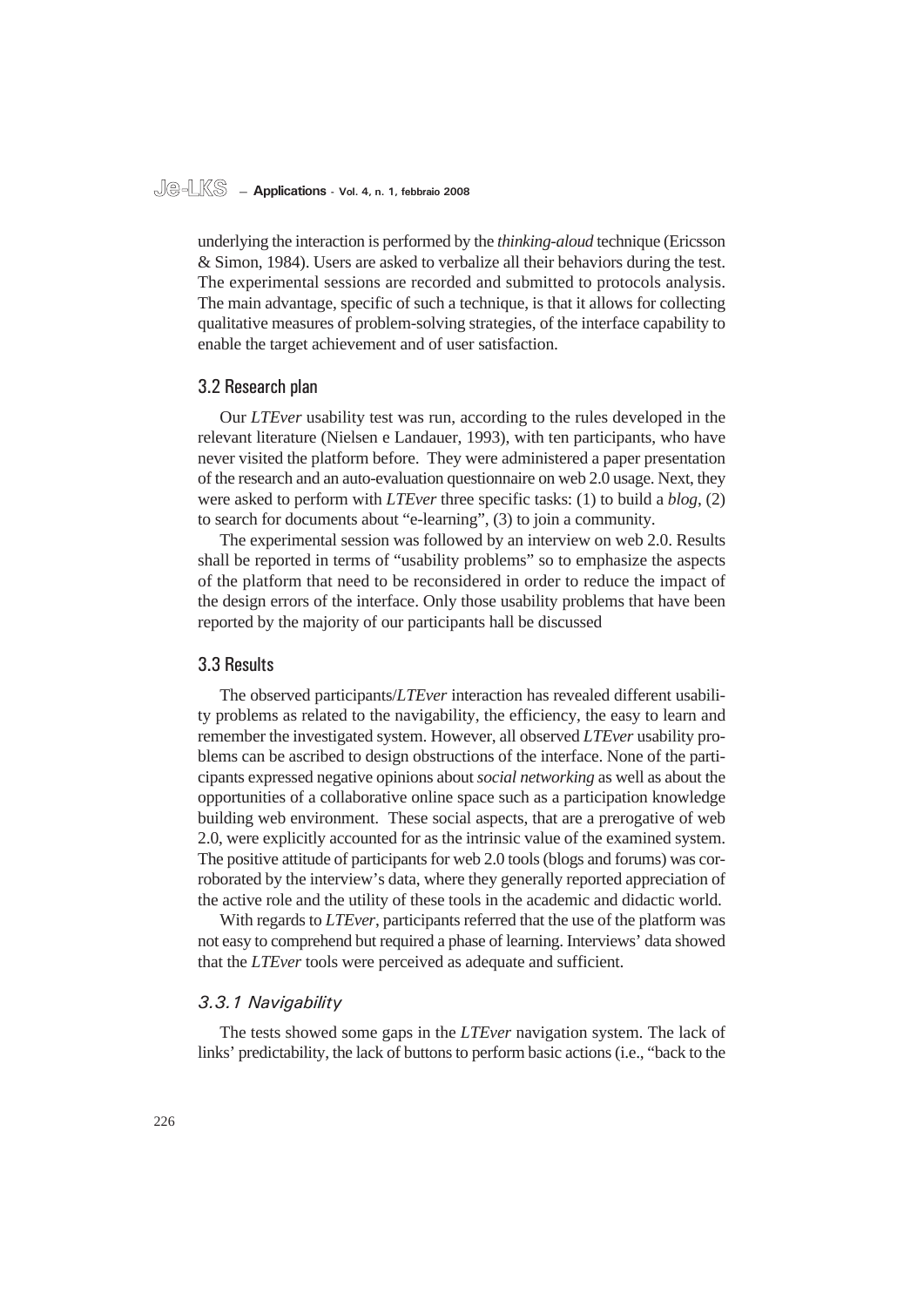Homepage"). The lack of available links' predictability hindered the information recovery during the experimental sessions, given that participants were not able to predict at a glance the destination page. An example for this usability problem concerned the task in which the subjects were asked to search for "e-learning" documents. Participants searched them by using the *tag cloud* or the search engine available in the Homepage. When they used the *tag cloud* they judged negatively the superimposition of the words and their scattered arrangement. This type of visualization prevented an easy identification of tags. When the participants utilized the search engine the system visualized pictures as results, while the participants expected for textual links.

The *LTEver* navigation system did not provide a "Homepage" button. The link to the "Homepage" was hidden within the logo in the heading area. Participants expressed frustration derived from their inability to identify this main button. Moreover, both the *persistence* and the *competence* of *LTEver* could be improved. We recall that an interface provides *persistence* cues when it allows comprehending what it offers and what is the system mission, while it provides *competence* cues when it makes easy and understandable the interaction of expert and novice users (Visciola, 2006). In the specific case of *LTEver* Homepage, the vast majority of our participants expressed the impossibility to unambiguously identify the offer of services, tools and contents on the base of visual cues of the interface.

#### *3.3.2 Effi ciency*

Results on system *efficiency* - defined as a function of the amount of resources involved when achieving a target - are more positive than those obtained for *LTEver* navigability. The actions requested to make a blog and to interact with other users were judged to be effortless and intuitive. However some usability problems were observed during the action of registration for a community (*OpenEd* in the test). Indeed, the specific link to the list of the communities was judged to be barely visible and the registration procedure resulted to be not clear. The participants showed confusion aggravated by the absence of a feedback for the end of the registration procedure.

#### *3.3.3 Ease to learn*

According to the usability guidelines (Nielsen, 1999) the functioning of a system should be *easy to learn* and the required information to operate on commands and controls should be immediately available. In *LTEver* the building of a blog satisfied this requirement being judged to be *easy to learn*. The label *Your Blog*, within the top of the Homepage, was detected promptly and promptly understood. Analogously, the actions to complete a blog were easily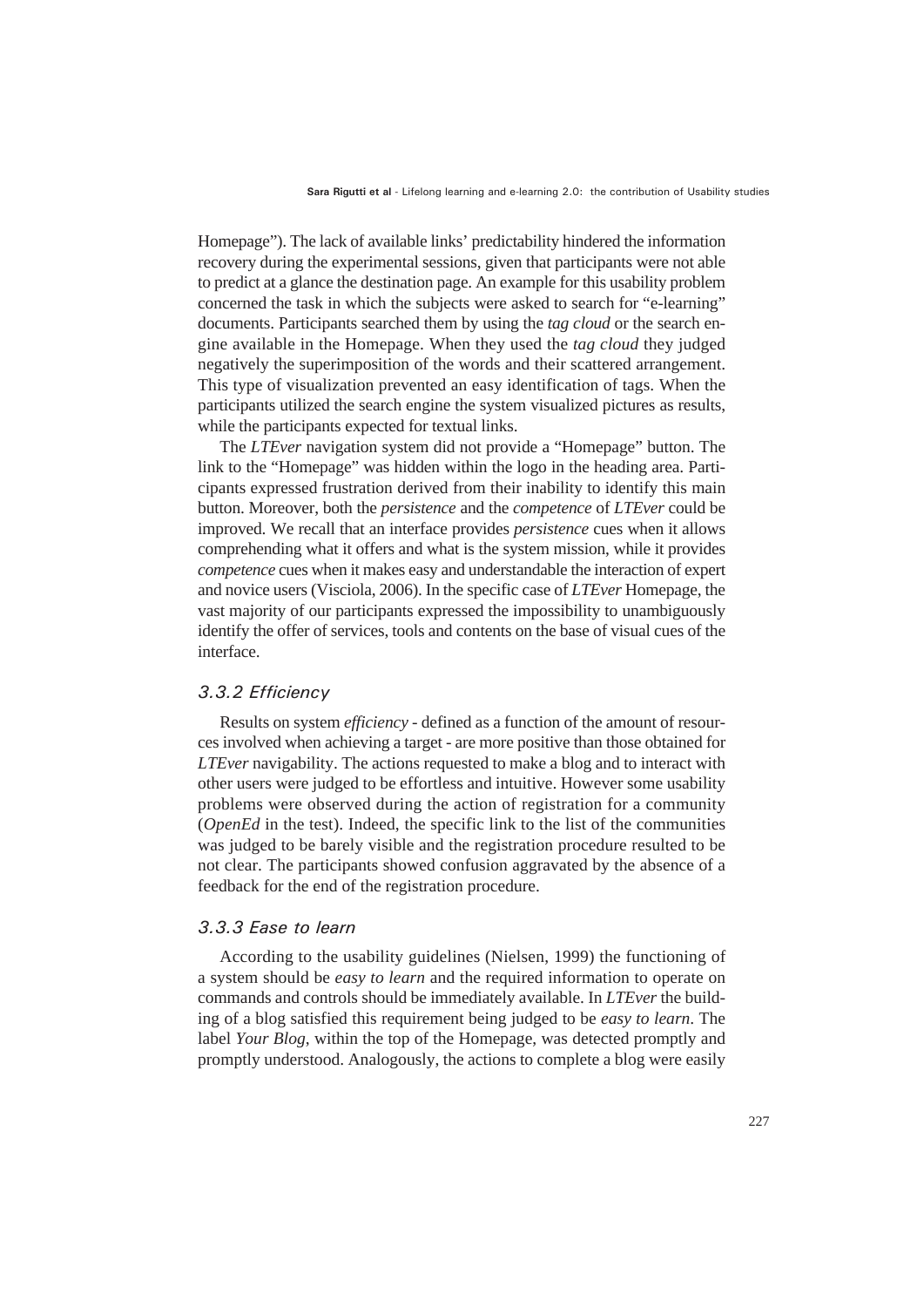# **Je-LKS — Applications - Vol. 4, n. 1, febbraio 2008**

learned. By contrast, the registration for the *OpenEd* community required a long sequence of actions that the users generally failed to learn.

#### *3.3.4 Memorability*

The functioning of a system should be *easy to remember* even after a long time since the last access. In *LTEver* we observed that, during the testing session, the participants showed trouble in memorizing the different interaction procedures involved in the interface. For instance, when the participants needed to go back at a visited page, they generally failed to remember the navigation path.

#### 4 Conclusions

New online e-learning tools are, or soon will be, available, to new, more and less expert, users. Such new users will enter communication and sharing networks, joining communities. The persistence of this participation shall depend on the features of the interfaces within which the users shall interact. How to analyse such interfaces? In this research we used the Usability studies. We asked what happens when less expert users happen to interact with a complex web environment and whether we can identify those aspects that mainly affect the navigation difficulties. We expect that such results may be useful towards the improvement of the functions of such systems, in order to offer easier use also to the fewer experts.

The subjects involved in this research expressed their positive attitude towards community web tools, and reported some problematic issues of the examined platform, whose content and functions were evaluated interesting and noteworthy. Specifically, some difficulties appeared in handling some interaction functions, due to the absence of a Homepage button, the unpredictable placement of links, the complexity of certain operations and the lacking of clear feedbacks.

It appears that only some, amendable, weak points in the system usability, comparable to those of many usual software and web interfaces, have negatively affected the quality of interaction.

In conclusion, Usability of web 2.0 shows a landscape similar to the one typical of previous computer technology. Also for web 2.0 a continued effort is required in order to accurately undertake the user's viewpoint.

Current knowledge on human perception and cognitive processes, when appropriately applied to innovative design stages, shall allow to achieve increasingly higher quality standards which will enable an even wider and faster diffusion and acceptance of web 2.0.